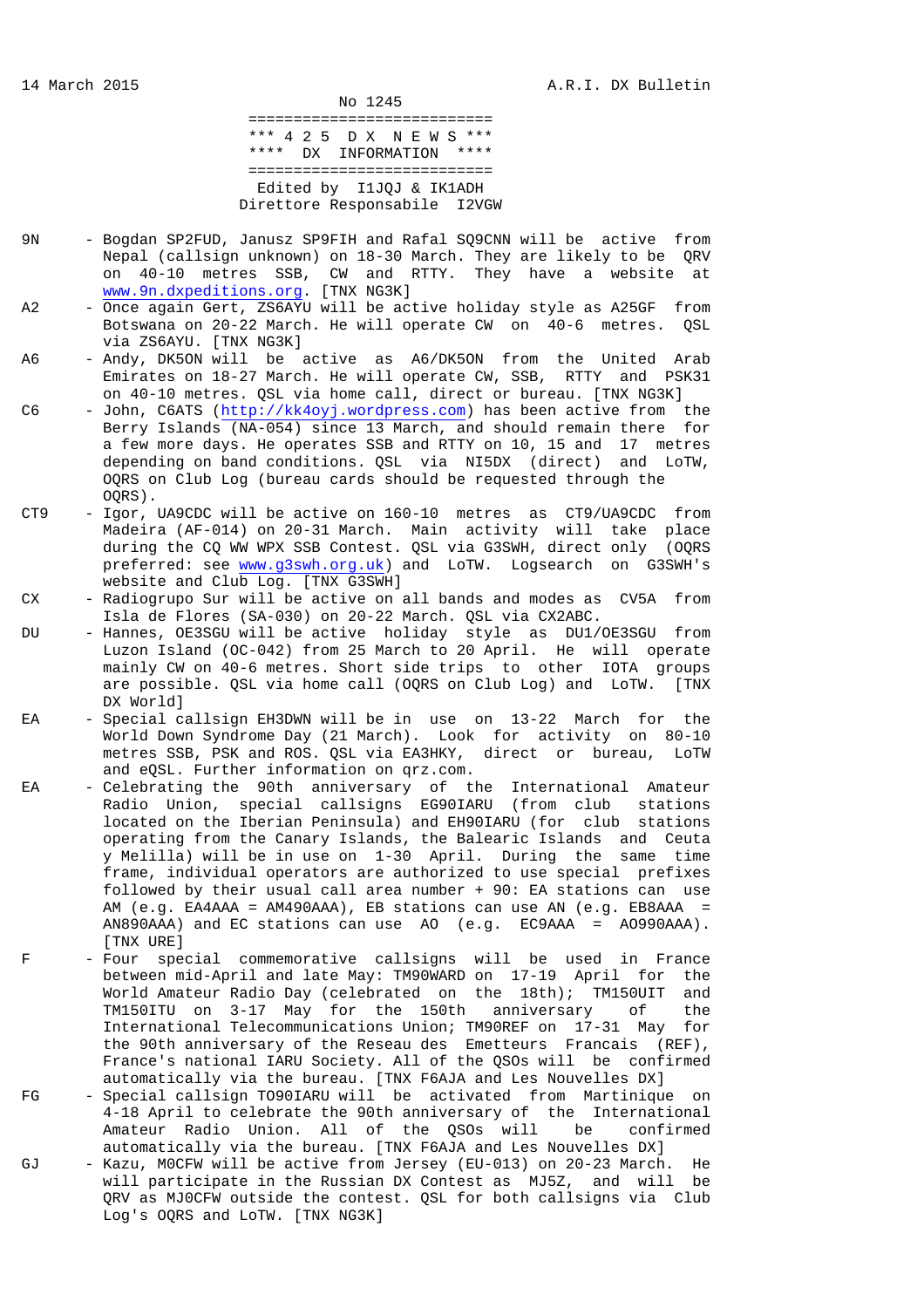- H44 Christian, EA3NT has had to cancel his trip to the Russel Islands (OC-168) because of bad weather and rough seas. He still hopes to be able to go and be active from Bellona Island (OC-127) on 15-16 March. To avoid confusion, he uses H44NT from Honiara (OC-047), and will use H42NT from OC-127. QSL via M0OXO. [TNX M0OXO]
- OE The Amateur Radio Section of ORF (the Austrian Broadcasting Corporation) and the Documentary Archive Radio Communications/QSL Collection will operate special event station OE15M on 24-26 April. This is an official "International Marconi Day" station and contacts made on 25 April will count for the IMD Award (see www.gb4imd.org.uk). QSL via OE1WHC. [TNX OE1WHC]
- PY Commemorating the 150th anniversary of the International Telecommunication Union, members of the Guara DX Group will use special event callsigns PQ150ITU, PV150ITU, PW150ITU, PX150ITU, ZV150ITU, ZW150ITU, ZX150ITU, ZY150ITU and ZZ150ITU from 28 March to 26 April. QSL all via PR7AYE, direct or bureau.
- SM Celebrating the 90th anniversary of the International Amateur Radio Union, the Swedish Amateur Radio Society's eight Districts will operate special callsigns until 31 August: 7S90IARU (District 6), SB90IARU (District 0), SC90IARU (District 2), SD90IARU (District 4), SE90IARU (District 5), SF90IARU (District 7), SI90IARU (District 1) and SJ90IARU (District 3).
- LA Waldi, SP7IDX will be active holiday style as LA/SP7IDX from Vannoya (EU-046) on 17-26 June. He will operate SSB and RTTY on 80-10 metres. QSL via home call, bureau preferred, and LoTW. Logsearch on Club Log. [TNX SP7IDX]
- TK Special callsign TK90IARU will be activated from Corsica on 4-18 April to celebrate the 90th anniversary of the International Amateur Radio Union. All of the QSOs will be confirmed automatically via the bureau. [TNX F6AJA and Les Nouvelles DX]
- VK9N Look for Allen, VK7AN/VK9 and David, VK7YUM/VK9 to be active from Norfolk Island (OC-005) on 20-27 March. They will operate SSB and digital modes on 40-10 metres. QSL via home call, direct or bureau. [TNX DX World]
- W Jeff, N3JS reports he will be active as N3JS/4 from Assateague Island (NA-139) on 15 March. This will be a "short, battery/solar powered operation" from 15 UTC to 18 UTC. Look for him around 28460, 21260 and 18128, depending on conditions.
- W Once again Joe, K5KUA will be active as K5KUA/5 from Galveston Island (NA-143) on 27-30 March. Usually he operates CW only on 40-10 metres as time permits. QSL via home call, direct or bureau. Logsearch on Club Log. [TNX rsgbiota.org
- YB Look for Din, YB8RW/3 (see qrz.com for the link to Club Log's OQRS) and Adhi, YB3MM/p (see www.yb3mm.com or qrz.com for QSLling options) to operate SSB and CW from Masalembu Besar (OC-250) on 25-27 March. This IOTA group was activated only once, by 8A3M back in 2002. If transportation is available, they might also operate from Masalembu Kecil and Karamian (same IOTA group, but separate counters for the Nusantara/Indonesian Islands Award). [TNX W2FB]
- YJ Haru, JA1XGI will be active as YJ0XG from Port Vila (OC-035), Vanuatu on 13-19 April. He will operate mainly CW with some SSB and digital modes on 40-10 metres. QSL via JA1XGI, direct or bureau (OQRS on Club Log). Further information can be found at http://island.geocities.jp/vanuatuholiday/

 =========================== \*\*\* 4 2 5 D X N E W S \*\*\* \*\*\*\* GOOD TO KNOW ... \*\*\*\* =========================== Edited by I1JQJ & IK1ADH Direttore Responsabile I2VGW

DXPEDITION VIDEOS ---> A collection of videos produced by James Brooks (9V1YC) is now available for viewing at https://vimeo.com/user36455730. It includes the WRTC 2014 documentary and nine DXpeditions: A52A (Bhutan 2000), BS7H (Scarborough Reef 2007), FT5XO (Kerguelen 2005), K4M (Midway 2009), VK0IR (Heard Island 1997), VP8GEO (South Georgia 2002), VP8ORK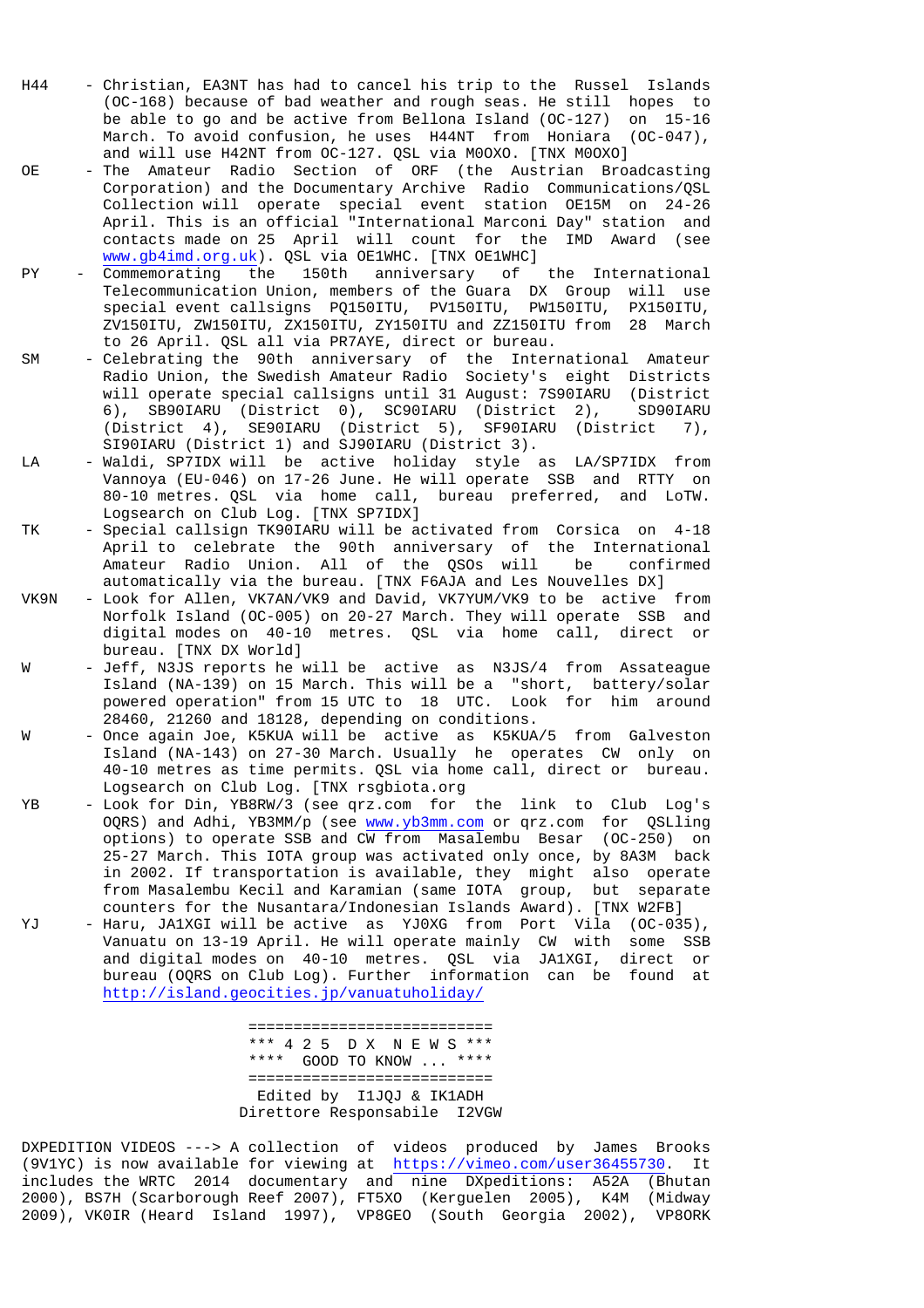(South Orkney Islands 2011), VP8THU (South Sandwich 2002) and ZL8R (Kermadec 2006).

P5-2016 PROJECT ---> Dom, 3Z9DX has written permission to operate amateur radio from North Korea (P5), DX-World.net reports. He has also received "a further letter from authorities in Pyongyang inviting him to a final meeting to discuss (and for him to accept) rules by the North Korean military and the relevant telecommunications department. This meeting will take place in December with activity planned for January or February 2016". Dom will be permitted to be QRV on 10, 15 and 20 metres only, "from a secured place in Pyongyang with two government supervisors over-looking 24/7" for five days. This is expected to be a phone only activity; "currently, there is no negotiations or ongoing dialogue about CW". Further information is expected in due course. [TNX MM0NDX]

RSGB COMMONWEALTH CONTEST ---> The 78th edition of the Commonwealth (BERU) Contest (www.beru.org.uk) will be held on 14-15 March, from 10 UTC to 10 UTC, on 80, 40, 20, 15 and 10 metres CW. Only operators located within the Commonwealth or British Mandated Territories are eligible to enter.

THE CDXC DX ARCHIVE ---> The Chiltern DX Club, the UK DX Foundation, has made access to the large collection of the club's bi-monthly magazine (the CDXC Digest) freely available to all. The collection of Geoff Watts' (later RSGB's) 'DX News Sheet' and 'RSGB DX News Magazine' has been likewise available since 2012. The Digests (#1 dates back to October 1983) have been uploaded as searchable PDFs for researchers worldwide to browse or download. There is a delay of around three months before the latest issues are added. Go to www.cdxc.org.uk and click on 'The CDXC DX Archive'. [TNX DX World]

US ISLANDS ---> "One-Day Getaway" is a US Islands (USI) Awards Program's new operating activity that will take place on 9 May (from 00.00 UTC through 23.59 UTC). Complete information on the event and the US Islands Program can be found on www.usislands.org. Founded in 1994, US Islands promotes portable amateur radio operations from islands found in all bodies of water (lakes, rivers, streams, ponds) and coastal islands in US territorial waters. [TNX NS4J]

YB4IR/7 ---> Imam, YB4IR reports that "because of technical problems", his 14-18 March activity from Temajo Island (OC-252) [425DXN 1243] has been postponed "for a while".

----------------------------------------------------------------------------

QSLs received direct or through managers: 1A0C, 4J20RO, 5R8M, 6V1A, 7O2A, 7Q7GIA, 7X4RJ, 8Q7DV, 9G5AG, 9K9GHL, 9L1A, 9V1YC, A25TQ, A35TR, A41MX, A63DI (AS-021), A71AM, AH0CO/KH8, B9/BY9GA, C21GC, C5X, C6ARU, C6ATS (NA-113), C91B, CD6713 (SA-018), CO2WL, D2QR, D44EE, E20AS (AS-125), E51JD, EA9/DL2RNS, EF6, EP3HF, ES5QD, EX2F, FK8CP, FO/K8PGJ, FO/KH0PR (OC-238), FO5QB, FO5RH (OC-066), FT4TA, HB0/HB9LCW, HC2AC, HH5/KC0W, HI6JHV, J48TSL (EU-060), J64SLI, JU50VOM, JU80R, JW/UA3IPL, JW4PM, KG4HF, KG4HI, KH6/K1YR, KH8/K8GU, KP2/AG2J, LX7I, ON70NUTS, PJ7/N0TG, PZ5RA, RI1FJA, S59AA, SV2ASP/A, SY2A, T8CW, TC0MI (AS-201), TJ3AY, TX5W, UK8ZC, UK9AA, UP6KEDR, VK16AC, VK4SWE (OC-227), VK9DLX, VK9LM, VP2ERJVR2XMT, VU4KV (AS-001), XE1/W5FG, XR2T (SA-086), XW4ZW, YB3MM/8 (OC-247), YB8RXA/p (OC-145), YB8XM/p (OC-070), YB9/DL7UVO (OC-151), YC8ROP/p (OC-210), ZL7/JA0JHQ.

\*\*\*\*\*\*\*\*\*\*\*\*\*\*\*\*\*\*\*\*\*\*\*\*\*\*\*\*\*\*\*\*\*\*\*\*\*\*\*\*\*\*\*\*\*\*\*\*\*\*\*\*\*\*\*\*\*\*\*\*\*\*\*\*\*\*\*\*\*\*\*\*\*\*\*\*

 425 DX NEWS HOME PAGE: http://www.425dxn.org 425 DX NEWS MAGAZINE: http://www.425dxn.org/monthly

\*\*\*\*\*\*\*\*\*\*\*\*\*\*\*\*\*\*\*\*\*\*\*\*\*\*\*\*\*\*\*\*\*\*\*\*\*\*\*\*\*\*\*\*\*\*\*\*\*\*\*\*\*\*\*\*\*\*\*\*\*\*\*\*\*\*\*\*\*\*\*\*\*\*\*\*

 425 DX News is a free of charge weekly bulletin edited by Mauro Pregliasco, I1JQJ and Valeria Pregliasco, IK1ADH